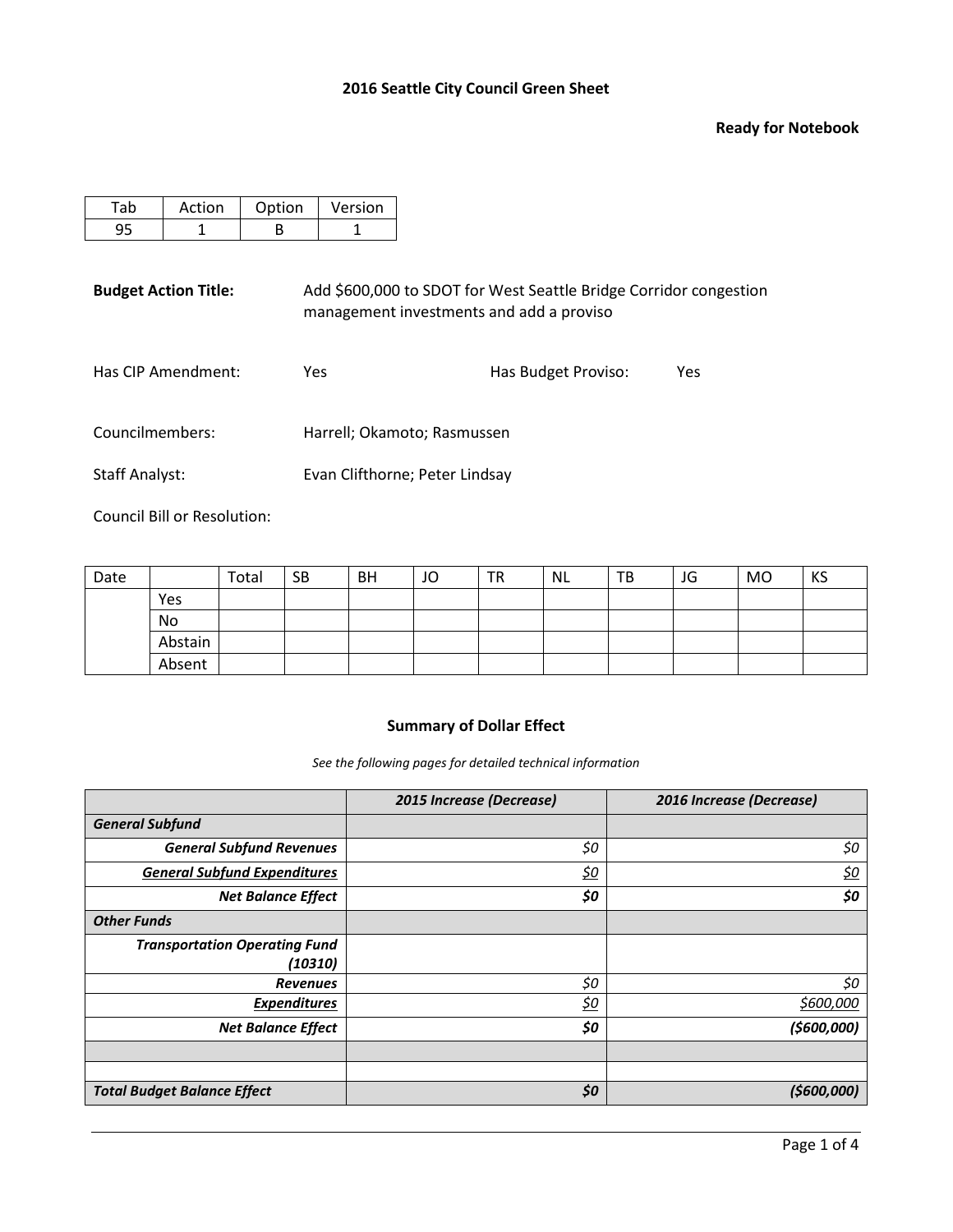| aμ | <b>Action</b> | Ontion | Version |
|----|---------------|--------|---------|
|    |               |        |         |

# *Budget Action description:*

This budget action increases the use of the Seattle Department of Transportation's (SDOT's) Transportation Operating Fund unreserved fund balance to pay for operational feasibility studies and intelligent transportation systems (ITS) infrastructure improvements along the West Seattle Bridge Corridor (the Corridor) to address congestion and delay. This budget action also amends the Seattle Department of Transportation's 2016-2021 CIP for the Next Generation Intelligent Transportation Systems project (TC367430) and adds a total of \$600,000 in 2016 for the installation of ITS infrastructure in the Corridor (\$500,000) and Corridor feasibility studies (\$100,000).

This green sheet would impose the following budget proviso:

"Of the appropriation in the 2016 budget for the Seattle Department of Transportation's Mobility Operations BCL, \$100,000 is appropriated solely for West Seattle Bridge Corridor feasibility studies. Furthermore, none of the money so appropriated may be spent until the Chair of the Transportation Committee files with the City Clerk his or her certification that the Seattle Department of Transportation has provided a report to the Transportation Committee describing (1) the discrete West Seattle Bridge Corridor feasibility study scope elements, (2) the resources required to complete all elements of the feasibility studies, and (3) the anticipated completion date for the studies."

## **Background**

The proposal would increase SDOT's Mobility Capital BCL appropriations by \$500,000 to fund the installation of ITS infrastructure at east-west railroad crossings along the Corridor and increase SDOT's Mobility Operations BCL appropriations by \$100,000 to study physical and operational improvements throughout the Corridor. The proposal follows up on a year-long effort led by SDOT and SPD to coordinate infrastructure and traffic operations planning in the Corridor. As a work product SDOT developed the West Seattle Bridge Corridor Whitepaper and Priority Investment List that describes the short, medium and long-term investments that could improve Corridor performance for all modes.

The proposed budget action would allocate \$100,000 for further analysis of physical and operational improvements in the Corridor with the expectation that the Executive will provide any additional resources necessary to complete the work activities described below.

- 1. Evaluate the feasibility and benefit of installing center barrier sections so response vehicles can make U-turns to speed up response time.
- 2. Evaluate the feasibility and benefit of installing markings and signs to provide on designated emergency lane in each direction to West Seattle Bridge upper roadways for use during emergencies.
- 3. Coordinate with WSDOT to determine the feasibility of traffic management modifications to improve eastbound Spokane Street Viaduct connections to south and northbound I-5.
- 4. Evaluate Lower Spokane Street chokepoint relationships to determine if rail, truck and bridge opening blockages can be better coordinated to avoid cumulative impacts.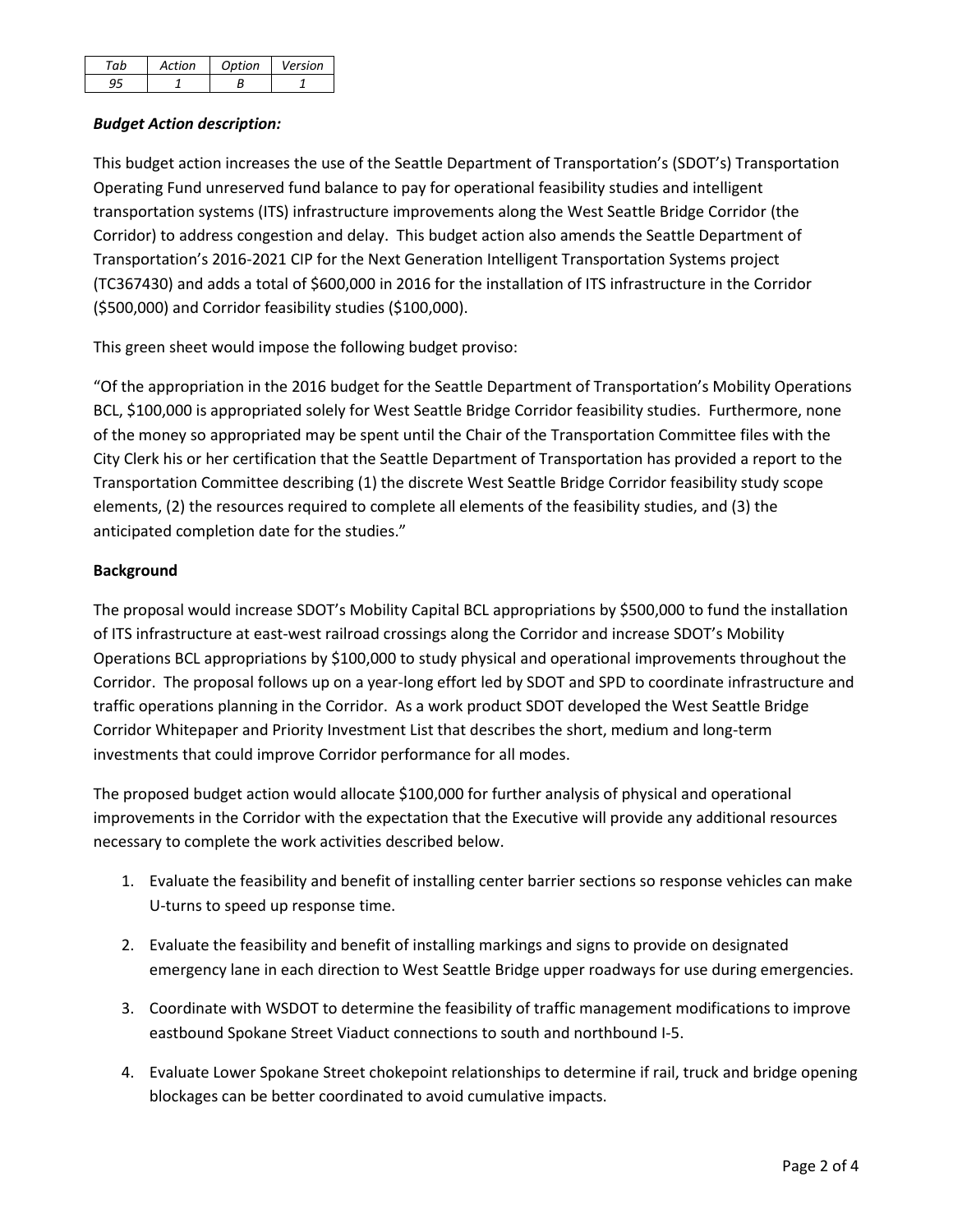| Action | Ontion | Version |
|--------|--------|---------|
|        |        |         |

- 5. Evaluate better communications protocols for Port of Seattle cooperation with truck queue management and dispersal.
- 6. Initiate and SDOT/WSDOT Peer Review Team to review traffic operational and safety improvement opportunities on West Seattle Bridge upper and lower roadways and make recommendations.

In addition to the feasibility studies, this green sheet adds \$500,000 to install ITS equipment including Bluetooth readers and dynamic message signs along the Corridor between Airport Way South and Port of Seattle Terminals 5 and 18 in order to collect and display real-time travel time information to trucks drivers and other motorists. Traffic signal system improvements at the intersection of Chelan Avenue Southwest and West Marginal Way Southwest could also be included in the project scope. Taken together these improvements would provide freight operators and the general public with critical information, travel options and better reliability.